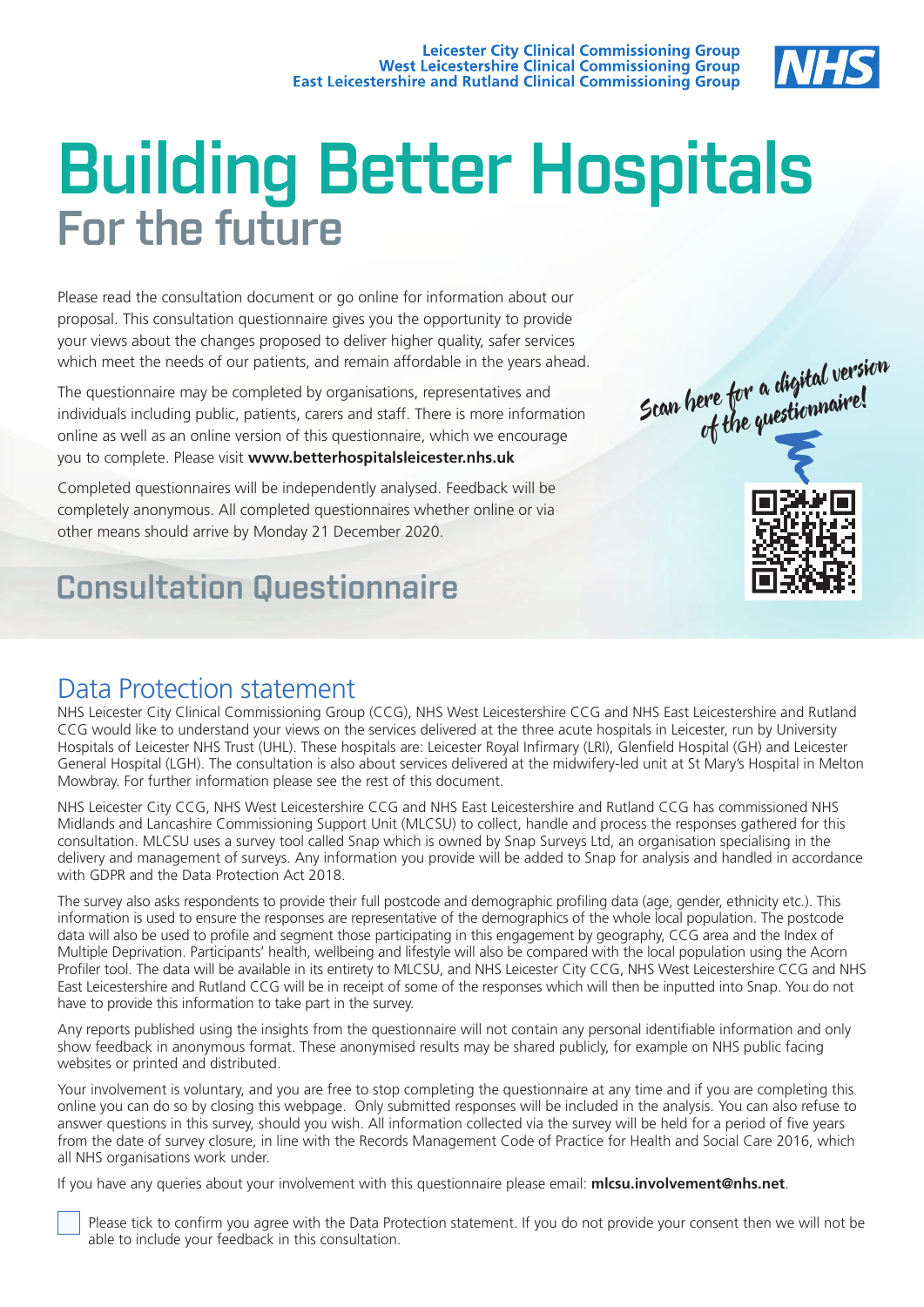## About you

### **Before starting the questionnaire please tell us about you.**

| Which of the following best applies to you?<br>А.<br>Please tick one only. If you wish to respond as an individual and an organisation please complete the questionnaire on<br>behalf of the organisation and then again as yourself. |                                                             |                                                                        |                                                                                                                                                                                                                               |                                                    |
|---------------------------------------------------------------------------------------------------------------------------------------------------------------------------------------------------------------------------------------|-------------------------------------------------------------|------------------------------------------------------------------------|-------------------------------------------------------------------------------------------------------------------------------------------------------------------------------------------------------------------------------|----------------------------------------------------|
|                                                                                                                                                                                                                                       | As a patient or member of the public<br>(go to question D)  |                                                                        | (Move to next question)                                                                                                                                                                                                       | On behalf of another public sector organisation    |
|                                                                                                                                                                                                                                       | As an NHS employee<br>(Move to next question)               |                                                                        | (Move to next question)                                                                                                                                                                                                       | On behalf of a patient representative organisation |
|                                                                                                                                                                                                                                       | On behalf of an NHS organisation<br>(Move to next question) |                                                                        | organisation (Move to next question)                                                                                                                                                                                          | On behalf of another voluntary group, charity or   |
| В.                                                                                                                                                                                                                                    | the name of the organisation below:                         |                                                                        | If you are replying on behalf of an organisation or as an NHS employee, if you are happy to do so, please state                                                                                                               |                                                    |
|                                                                                                                                                                                                                                       |                                                             |                                                                        |                                                                                                                                                                                                                               |                                                    |
| C.                                                                                                                                                                                                                                    |                                                             | `Please confirm if this is an official response from the organisation? |                                                                                                                                                                                                                               |                                                    |
|                                                                                                                                                                                                                                       | No<br>Yes                                                   |                                                                        |                                                                                                                                                                                                                               |                                                    |
| D.                                                                                                                                                                                                                                    |                                                             |                                                                        | If you are responding as an individual, please provide your full postcode. If you are responding as an<br>organisation, please provide your organisation's full postcode - this should be the building you are registered at. |                                                    |
|                                                                                                                                                                                                                                       |                                                             |                                                                        |                                                                                                                                                                                                                               |                                                    |
|                                                                                                                                                                                                                                       |                                                             |                                                                        |                                                                                                                                                                                                                               |                                                    |
| Е.                                                                                                                                                                                                                                    | How did you hear about this consultation?                   |                                                                        |                                                                                                                                                                                                                               |                                                    |
|                                                                                                                                                                                                                                       | Facebook                                                    | YouTube                                                                | Leaflet picked up                                                                                                                                                                                                             | Newspaper                                          |
|                                                                                                                                                                                                                                       | Twitter                                                     | Poster                                                                 | Radio                                                                                                                                                                                                                         | Email                                              |
|                                                                                                                                                                                                                                       | Instagram                                                   | Leaflet through your<br>door                                           | ${\sf TV}$                                                                                                                                                                                                                    | Other (please state<br>below)                      |
|                                                                                                                                                                                                                                       |                                                             |                                                                        |                                                                                                                                                                                                                               |                                                    |
|                                                                                                                                                                                                                                       |                                                             |                                                                        |                                                                                                                                                                                                                               |                                                    |
|                                                                                                                                                                                                                                       |                                                             |                                                                        |                                                                                                                                                                                                                               |                                                    |
|                                                                                                                                                                                                                                       |                                                             | the Leicester General Hospital<br>Community Hub                        |                                                                                                                                                                                                                               |                                                    |
|                                                                                                                                                                                                                                       |                                                             |                                                                        |                                                                                                                                                                                                                               |                                                    |
|                                                                                                                                                                                                                                       |                                                             |                                                                        |                                                                                                                                                                                                                               |                                                    |
|                                                                                                                                                                                                                                       |                                                             |                                                                        |                                                                                                                                                                                                                               |                                                    |
|                                                                                                                                                                                                                                       |                                                             |                                                                        |                                                                                                                                                                                                                               |                                                    |
|                                                                                                                                                                                                                                       |                                                             |                                                                        |                                                                                                                                                                                                                               |                                                    |
|                                                                                                                                                                                                                                       |                                                             |                                                                        |                                                                                                                                                                                                                               |                                                    |
|                                                                                                                                                                                                                                       |                                                             |                                                                        |                                                                                                                                                                                                                               | The Leicester General Hospital                     |
|                                                                                                                                                                                                                                       |                                                             |                                                                        |                                                                                                                                                                                                                               | Comm unity Hub                                     |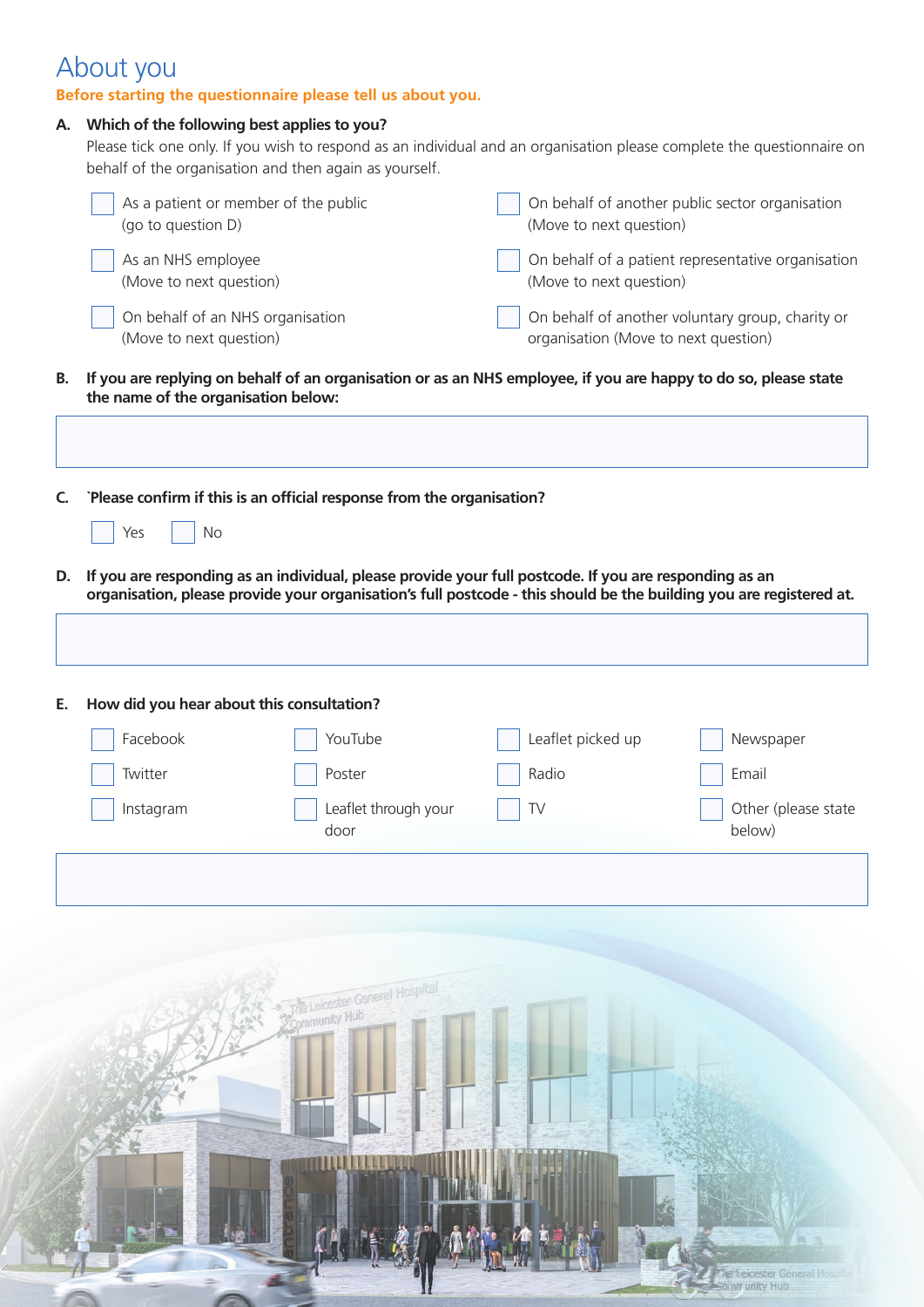### **IMPROVING ACUTE AND MATERNITY HOSPITAL SERVICES FOR PEOPLE**

The configuration of the three hospitals in Leicester reflects how they have evolved over time rather than as the result of a central plan. Many patients who are coming to hospital as outpatients (people attending hospital for treatment without staying overnight) are suffering delays and experiencing last minute cancellations.

Medical and nursing staff are spread too thinly making services operationally unstable and services are being duplicated or triplicated. Many patients are inconvenienced at a time when they are feeling most anxious and unwell. We believe our proposals would achieve the best patient outcomes, modernise our facilities and make services more efficient and financially sustainable to meet future need.

### Our proposal for acute services

We are proposing moving our acute services on to two of our three hospital sites. We are proposing that acute services are provided at Leicester Royal Infirmary and Glenfield Hospital.

**1. To what extent do you agree or disagree with this proposal where 1 is strongly disagree and 5 is strongly agree?**

|  | 1. Strongly disagree | 2. Disagree | 3. Neither agree or disagree/ | 4. Agree |
|--|----------------------|-------------|-------------------------------|----------|
|  |                      |             | Don't know                    |          |

5. Strongly agree

5. Strongly agree

#### **2. Please explain why you agree or disagree with this proposal.**

It would be helpful if you could explain the impact of these proposals on you, your family or any groups and if you, your family or any groups would be disadvantaged and how any concerns could be overcome.

### Our proposal for a new treatment centre

We are proposing that outpatient services would move from Leicester Royal Infirmary to a new purpose-built treatment centre at Glenfield Hospital.

**3. To what extent do you agree or disagree with this proposal where 1 is strongly disagree and 5 is strongly agree?**

| <sup>1</sup> 1. Strongly disagree | 2. Disagree | 3. Neither agree or disagree/ | 4. Agree |
|-----------------------------------|-------------|-------------------------------|----------|
|                                   |             | Don't know                    |          |
|                                   |             |                               |          |

#### **4. Please explain why you agree or disagree with this proposal.**

It would be helpful if you could explain the impact of these proposals on you, your family, or any groups and if you, your family or any groups would be disadvantaged and how any concerns could be overcome.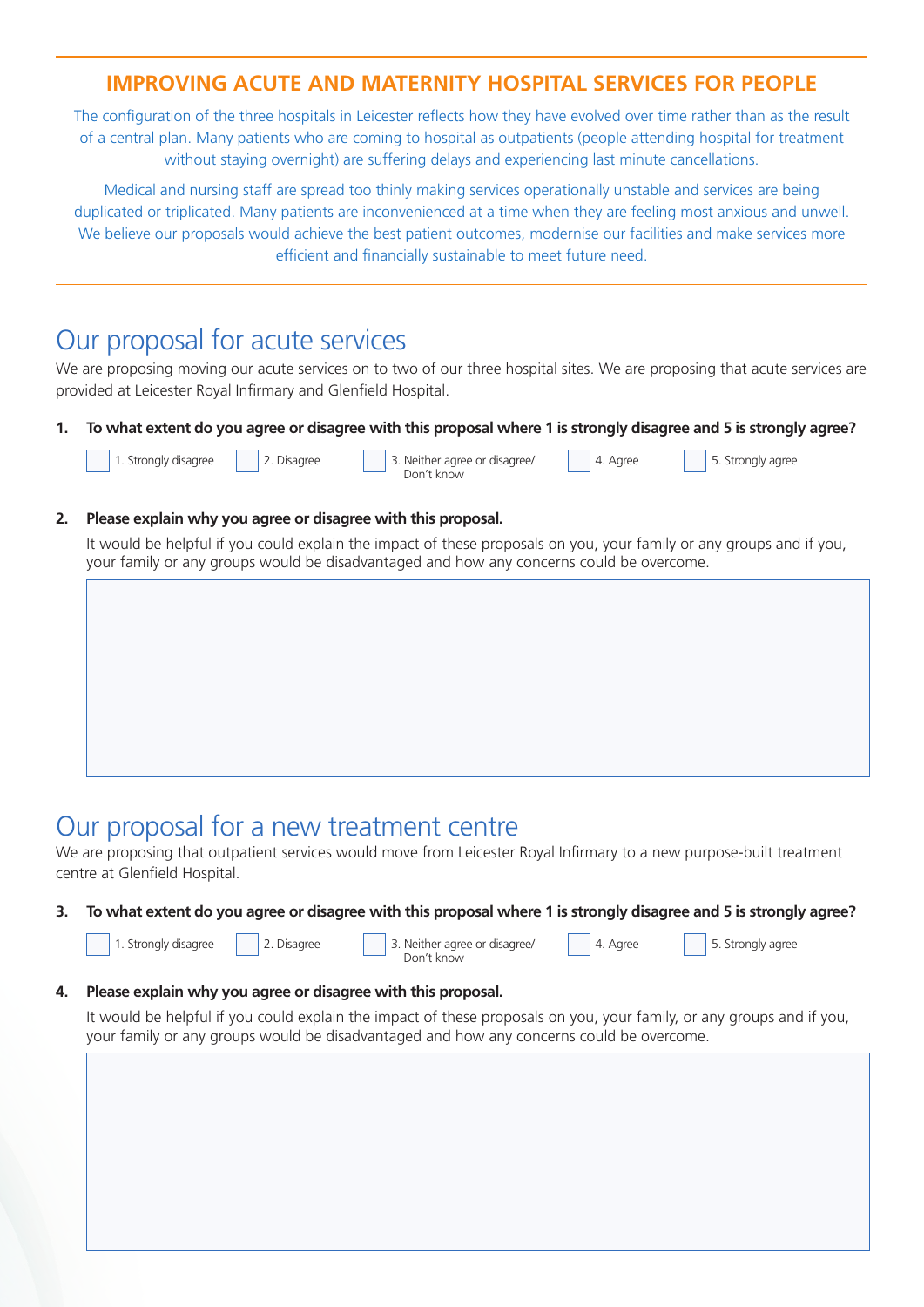We need to understand what size the new treatment centre should be and what services should be included. It is important that the size of the treatment centre is appropriate to meet the needs of people and takes into consideration the additional number of services we plan to provide to local communities closer to home.

**5. Please tell us your views on this including how we can avoid negative impacts or disadvantages on you, your family or any groups and how we can ensure the new treatment centre is right to meet the needs of people.**

### Our proposal to use new technologies to deliver patient consultations

We believe that new technology would help to provide certain aspects of pre-planned care in a different way. Where it is appropriate for the patient, appointments by telephone or video call could reduce the stress of attending a consultation in person due to - reduced travel, reducing possible spread of infection and supporting people to self-care.

**6. To what extent do you agree or disagree with this proposal where 1 is strongly disagree and 5 is strongly agree?**

| 1. Strongly disagree | 2. Disagree | 3. Neither agree or disagree/<br>Jon't know | 4. Agree | 5. Strongly agree |
|----------------------|-------------|---------------------------------------------|----------|-------------------|
|                      |             |                                             |          |                   |

**7. Please tell us your views on using technology to reduce the need for attending appointments - including how we can avoid negative impacts or disadvantages on you, your family or any groups.** 

### Our proposal for Leicester General Hospital

We would like to create the following services at Leicester General Hospital in a GP led-primary care urgent treatment centre:

- n Observation area with beds where patients can be observed when they are not well enough to go home, but don't meet the criteria to be admitted to hospital.
- Diagnostic service this provides appointments for people to have a test or simple procedure
- Community outpatients service this is treatment for people with health problems requiring a diagnosis or treatment, but do not require a bed or to be admitted for overnight care
- Potentially extra primary care capacity to provide family health care to people living in the east of the city.
- **8. To what extent do you agree or disagree with this proposal where 1 is strongly disagree and 5 is strongly agree?**

1. Strongly disagree | 2. Disagree | 3. Neither agree or disagree/ | 4. Agree | 5. Strongly agree Don't know 4. Agree

Please explain why you agree or disagree with this proposal to create these services on the Leicester General Hospital site. It would be helpful if you could explain the impact of these proposals on you, your family or any groups and if you, your family or any groups would be disadvantaged and how any concerns could be overcome.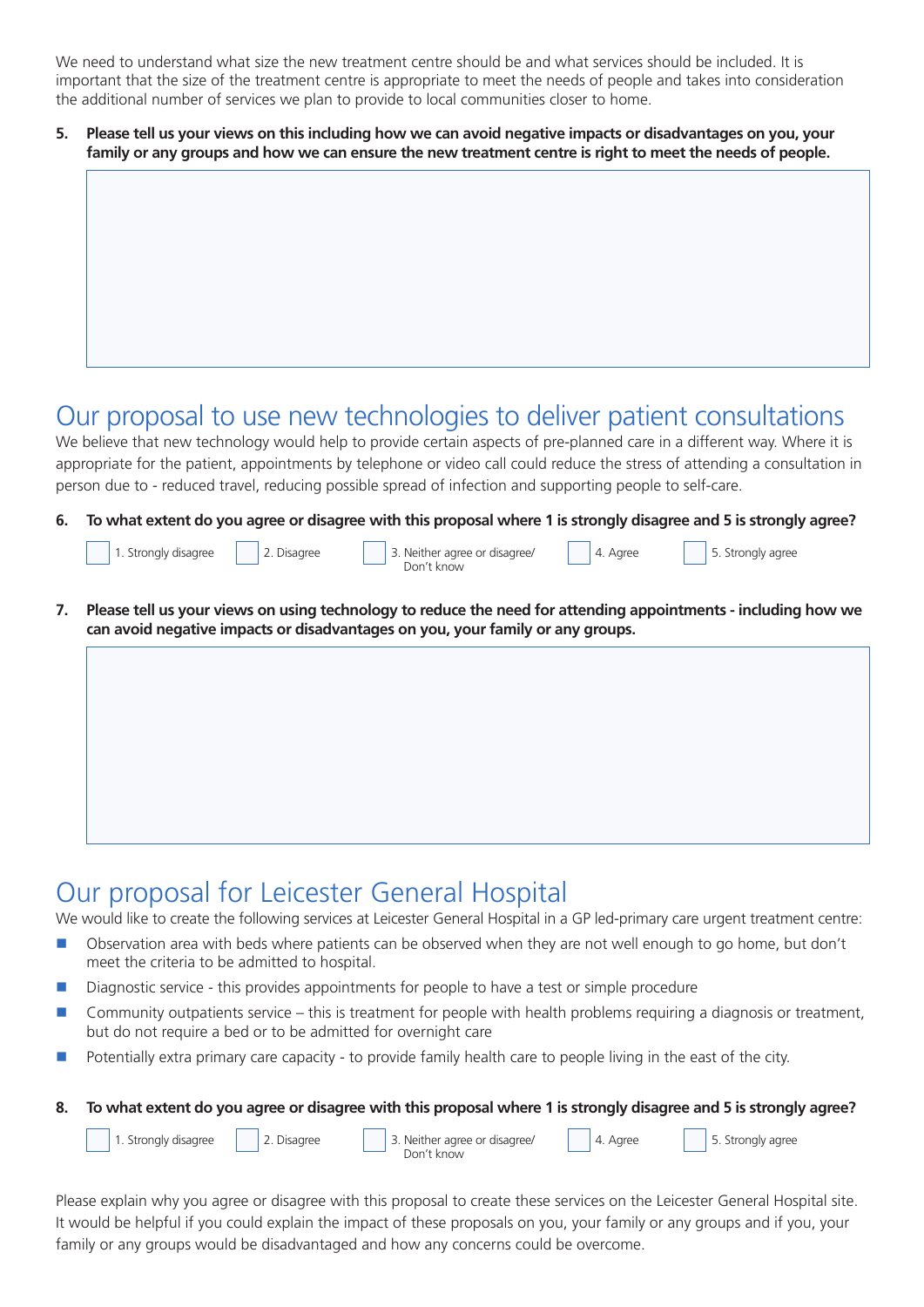#### **10. Observation area**

**11. Diagnostic service**

### **12. Community outpatients service**

### **13. Extra GP/primary care capacity**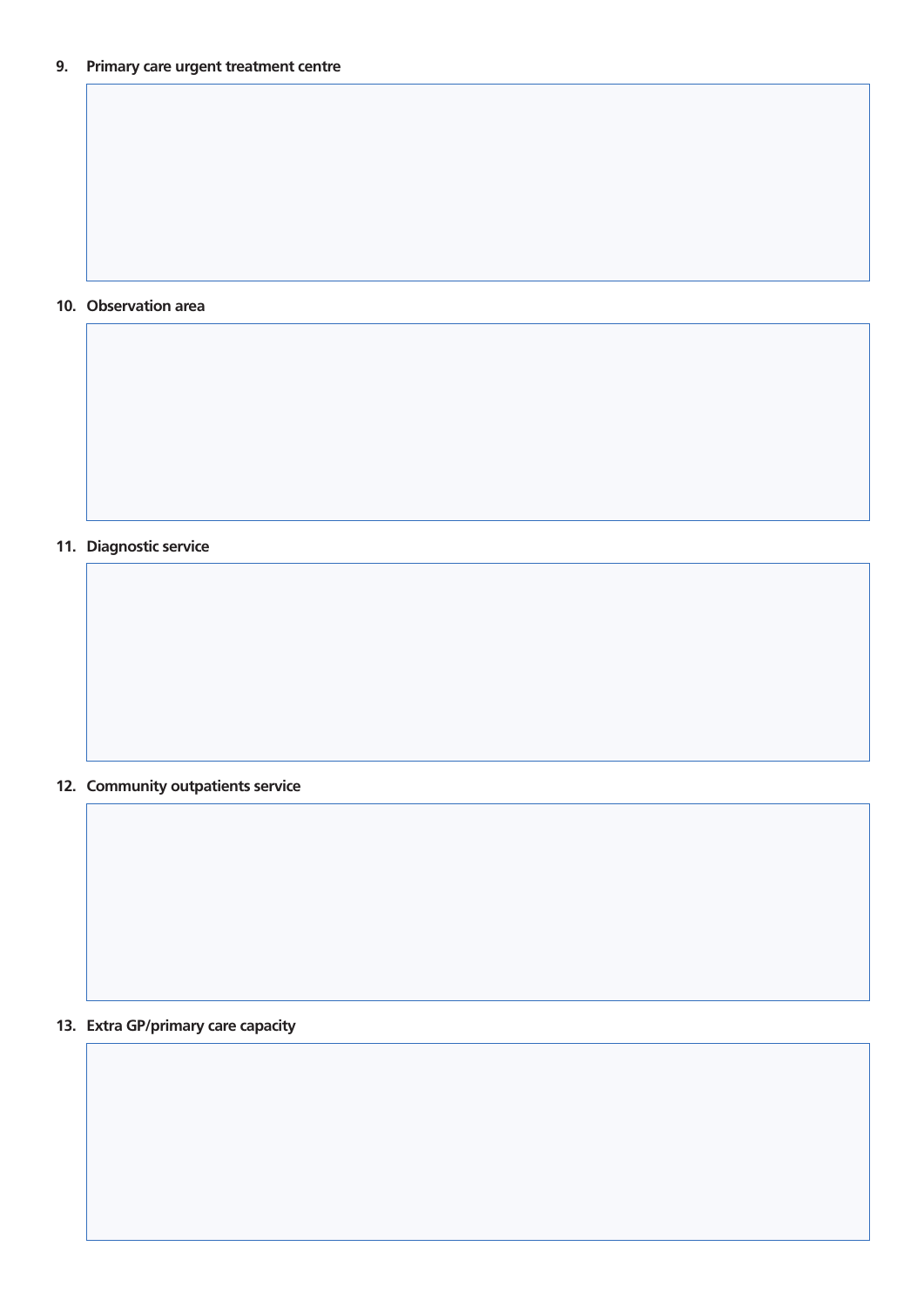### Our proposal for a new standalone maternity unit

We are proposing to relocate the standalone maternity unit at St Mary's in Melton Mowbray. We want to trial a new standalone midwifery unit at Leicester General Hospital. This would be midwife-led and would not have access to specialist obstetric (childbirth) doctors onsite. For this standalone unit to be viable it must have a minimum of 500 births each year. During the trial period we would assess the unit's viability according to the number of births and by understanding the experiences of expectant mothers. After the trial period if it is not viable the unit would close. This would mean all maternity services would be located at Leicester Royal Infirmary.

#### **14. To what extent do you agree or disagree with this proposal where 1 is strongly disagree and 5 is strongly agree?**



It would be helpful if you could explain the impact of these proposals on you, your family or any groups and if you, your family or any groups would be disadvantaged and how any concerns could be overcome.

# Our proposal for two new haemodialysis treatment units

In addition to the current units based in Loughborough and Hamilton, we are proposing providing two new haemodialysis treatment units. Haemodialysis is the treatment that performs the job of kidneys when they stop working properly. We are proposing that one is in a unit at Glenfield Hospital, and the second is in a new unit to the south side of Leicester City.

**16. To what extent do you agree or disagree with this proposal where 1 is strongly disagree and 5 is strongly agree?**



#### **17. Please explain why you agree or disagree with the proposal for one unit to be at Glenfield hospital.**

It would be helpful if you could explain the impact of these proposals on you, your family or any groups and if you, your family or any groups would be disadvantaged and how any concerns could be overcome.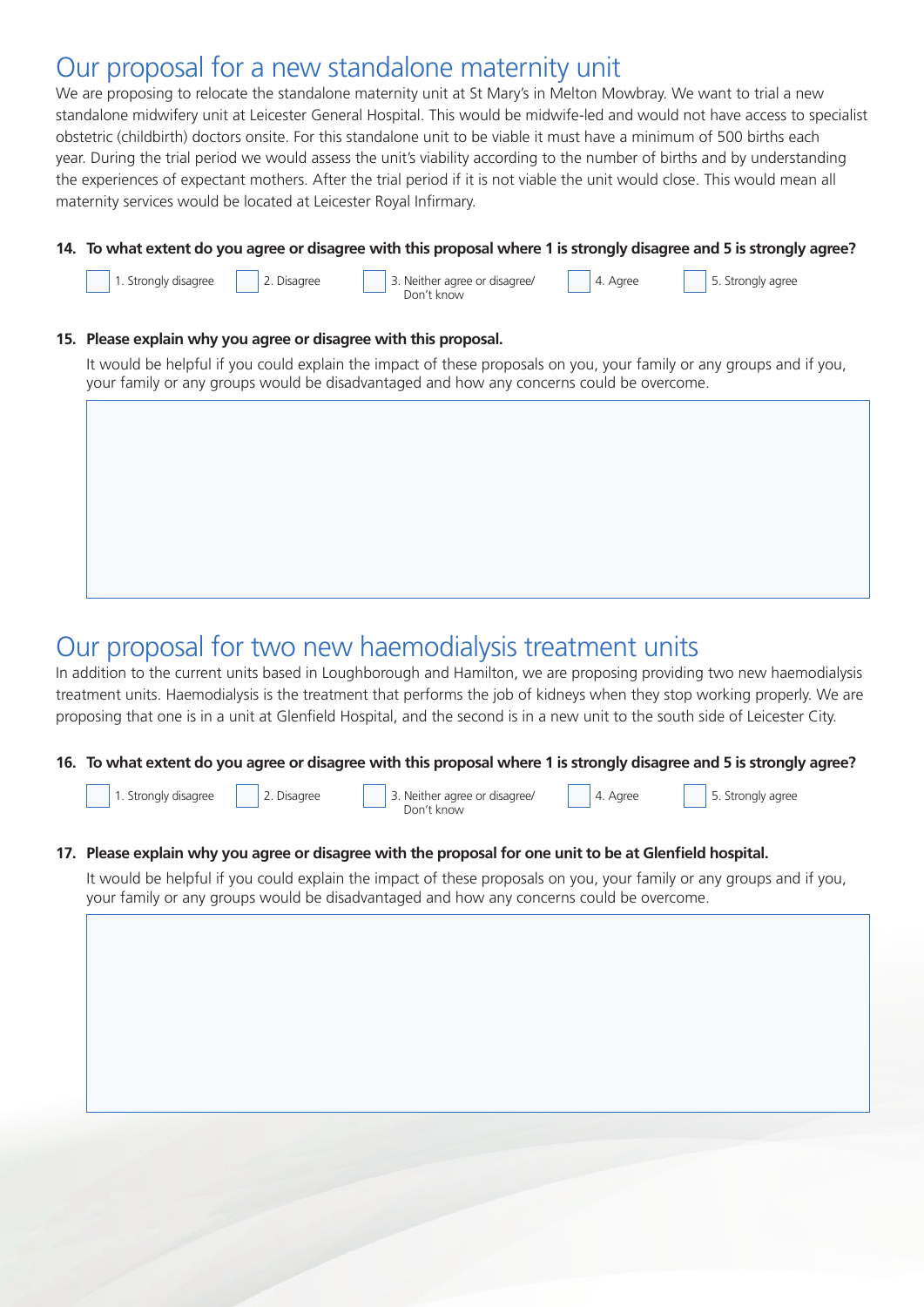#### **18. Please explain why you agree or disagree with the proposal for one unit to be in the south of Leicester City.**

It would be helpful if you could explain the impact of these proposals on you, your family or any groups and if you, your family or any groups would be disadvantaged and how any concerns could be overcome.

**19. Please tell us where in the south of Leicester you think that the new unit should be?**

### Our proposal for hydrotherapy pools

There is currently one hydrotherapy pool at Leicester General Hospital. We are proposing using hydrotherapy pools already located in community settings so we can provide care closer to home. This would improve access to hydrotherapy pools for our population.

#### **20. To what extent do you agree or disagree with this proposal where 1 is strongly disagree and 5 is strongly agree?**



### **21. Please explain why you agree or disagree with this proposal.**

It would be helpful if you could explain the impact of these proposals on you, your family or any groups and if you, your family or any groups would be disadvantaged and how any concerns could be overcome.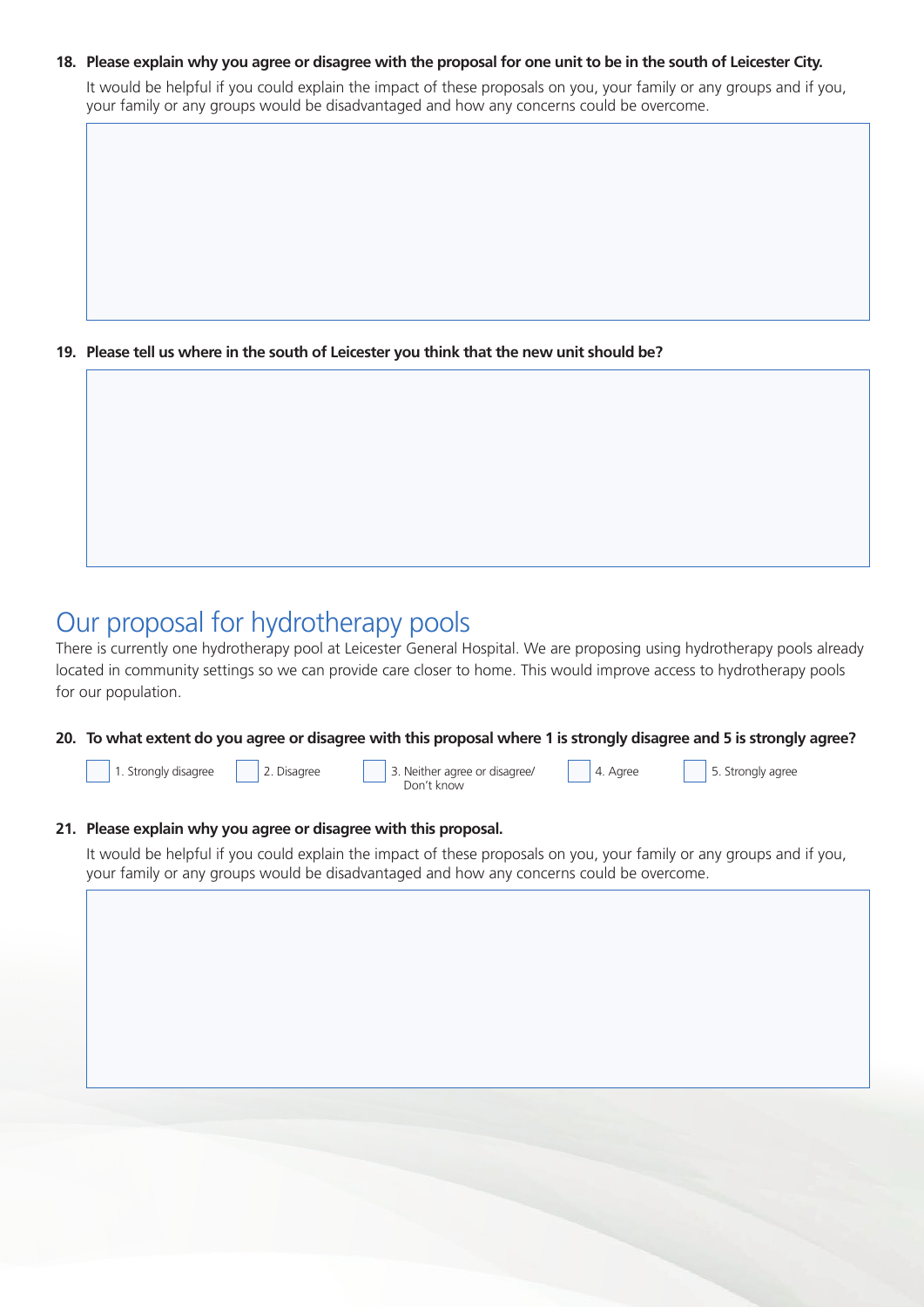### **IMPROVING ACUTE AND MATERNITY HOSPITAL SERVICES FOR PEOPLE**

We believe that the facilities we provide for expectant mothers require modernising to provide a better experience, to meet the increase in demand and offer patient choice whilst meeting statutory standards. At present, maternity services are spread across units at Leicester Royal Infirmary and Leicester General Hospital and it is challenging to maintain adequate staffing over the two sites.

We also recognise that many women may prefer to choose to have their baby in a community-based standalone midwifery birth centre, but believe it should be accessible for more women across Leicester, Leicestershire and Rutland. The standalone birthing unit at St Mary's in Melton Mowbray is currently under-used with births decreasing every year since 2012-13, with only 141 births in 2018-19. To make the centre viable it would need 500 births per year. The centre is also not accessible for the majority of women who live in Leicester, Leicestershire and Rutland.

We believe our proposals would increase choice by providing expectant mothers with an option of a home birth, a birth in obstetrics and neonatal services in a new maternity hospital, a birth at a midwifery-led unit at Leicester Royal Infirmary and Leicester General Hospital.

### Our proposal for a new maternity hospital

We propose building a new maternity hospital on the Leicester Royal Infirmary site. This would include a midwifery-led unit provided alongside the obstetric unit. This would mean that existing maternity services (services provided in pregnancy, childbirth and post-pregnancy) and neonatal services would move from Leicester General Hospital to Leicester Royal Infirmary.

#### **22. To what extent do you agree or disagree with this proposal where 1 is strongly disagree and 5 is strongly agree?**



1. Strongly disagree 2. Disagree 3. Neither agree or disagree/ 3. Neither agree 3. Neither agree 1. 1. Strongly agree Don't know

4. Agree

#### **23. Please explain why you agree or disagree with this proposal.**

It would be helpful if you could explain the impact of these proposals on you, your family or any groups and if you, your family or any groups would be disadvantaged and how any concerns could be overcome.

### Our proposal on breast feeding services

We are proposing enhancing breastfeeding services for mothers by providing post-natal breastfeeding drop-in sessions alongside peer support.

#### **24. Please explain why you agree or disagree with this proposal.**

It would be helpful if you could explain the impact of these proposals on you, your family or any groups and if you, your family or any groups would be disadvantaged and how any concerns could be overcome.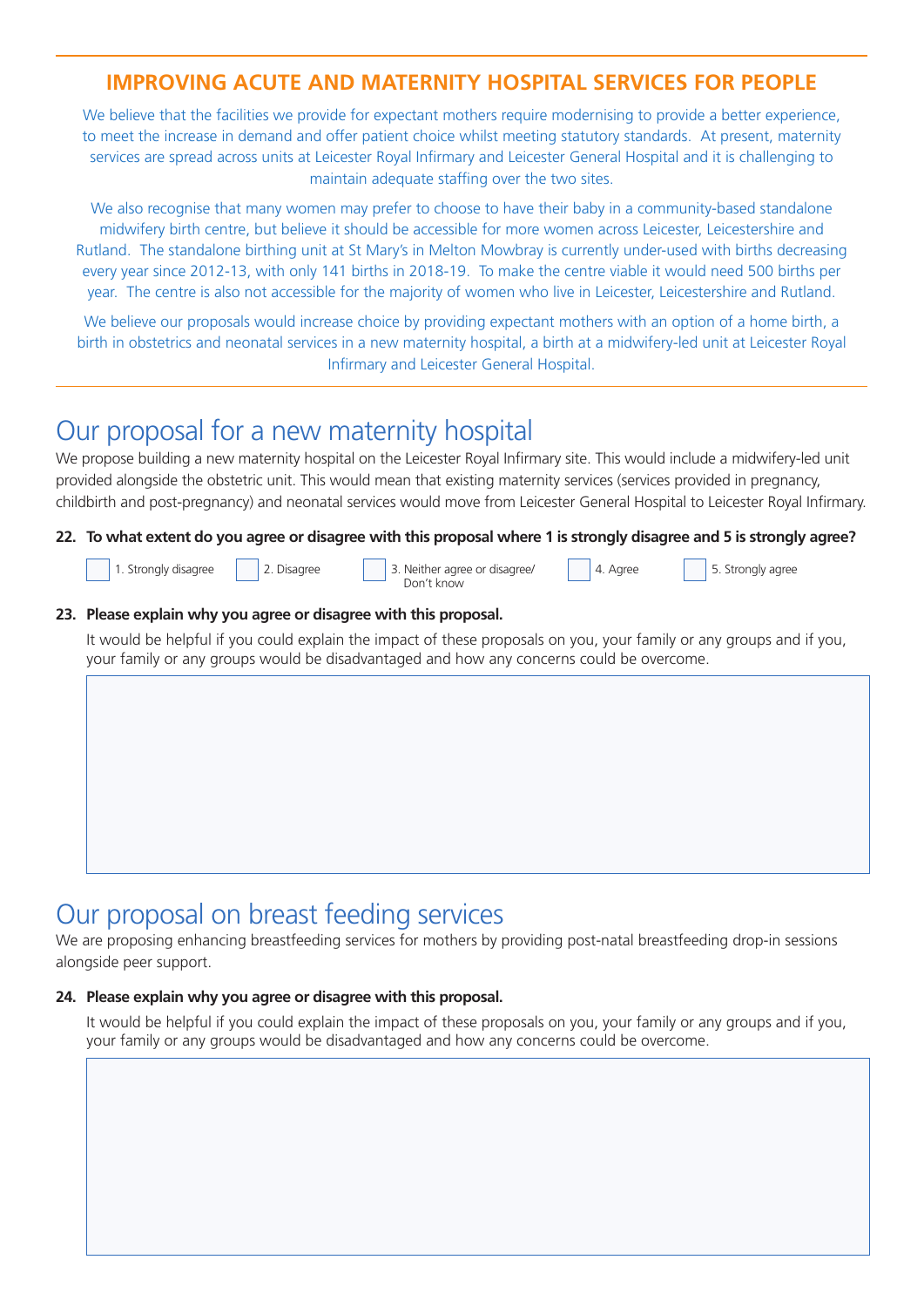### **IMPROVING ACUTE AND MATERNITY HOSPITAL SERVICES FOR PEOPLE**

We believe that the facilities we provide for children and their families require modernising to provide better and more appropriate experiences. Leicester has the biggest children's hospital in the East Midlands, though it is hard to see as services are dotted around the site.

### Our proposal for a newly established children's hospital

We propose to refurbish the Kensington building at Leicester Royal Infirmary to create a newly established children's hospital including a consolidated children's intensive care unit, co-located with maternity services.

#### **25. To what extent do you agree or disagree with this proposal where 1 is strongly disagree and 5 is strongly agree?**

1. Strongly disagree | 2. Disagree | 3. Neither agree or disagree/ | 4. Agree | 5. Strongly agree Don't know

4. Agree

#### **26. Please explain why you agree or disagree with this proposal.**

It would be helpful if you could explain the impact of these proposals on you, your family or any groups and if you, your family or any groups would be disadvantaged and how any concerns could be overcome.

### Access and transport

**27. Do you have any concerns about being able to travel to or access any services and what would need to happen to make this less of a concern?**

**28. If you have any other specific comments about the proposals for acute and maternity services, or there are any alternative proposals that you think we should consider, please use this space to tell us what they are.**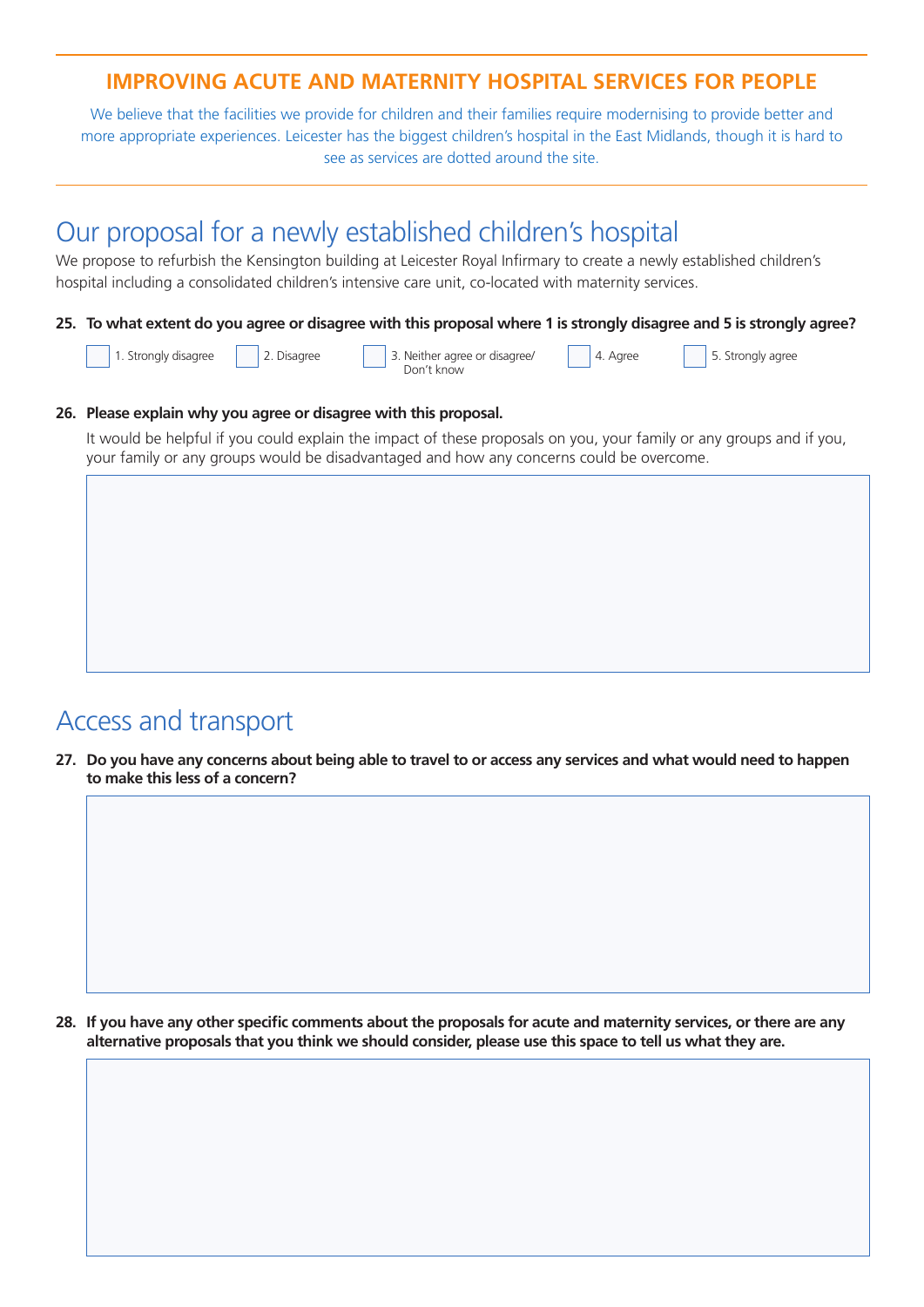# Demographic profiling

 $#6$ 

| 29. What is your age category?                            |                                                                                                                                                                                                                           |                                   |                                                                                                                          |
|-----------------------------------------------------------|---------------------------------------------------------------------------------------------------------------------------------------------------------------------------------------------------------------------------|-----------------------------------|--------------------------------------------------------------------------------------------------------------------------|
| $16 - 19$                                                 | $35 - 39$                                                                                                                                                                                                                 | $55 - 59$                         | $75 - 79$                                                                                                                |
| $20 - 24$                                                 | $40 - 44$                                                                                                                                                                                                                 | $60 - 64$                         | 80 and over                                                                                                              |
| $25 - 29$                                                 | $45 - 49$                                                                                                                                                                                                                 | $65 - 69$                         | Prefer not to say                                                                                                        |
| $30 - 34$                                                 | $50 - 54$                                                                                                                                                                                                                 | $70 - 74$                         |                                                                                                                          |
| last, at least 12 months?                                 |                                                                                                                                                                                                                           |                                   | 30. Are your day-to-day activities limited because of a health problem or disability which has lasted, or is expected to |
| Yes, limited a lot                                        | Yes, limited a little                                                                                                                                                                                                     | No                                |                                                                                                                          |
| 31. Do you consider yourself to have a disability?        | term (12 month period or longer) or substantial adverse effects on their ability to carry out day to day activities).<br>Physical disability (please describe in box below)                                               | Learning disability or difficulty | (The Equality Act 2010 states a person has a disability if they have a physical or mental impairment which has a long    |
| Sensory disability eg Deaf, hard of hearing,              |                                                                                                                                                                                                                           |                                   | Long term illness (please describe in box below)                                                                         |
|                                                           | Blind, visually impaired (please describe in box below)                                                                                                                                                                   |                                   | Other (please describe in box below)                                                                                     |
| Mental health need                                        |                                                                                                                                                                                                                           | Prefer not to say                 |                                                                                                                          |
|                                                           |                                                                                                                                                                                                                           |                                   |                                                                                                                          |
|                                                           |                                                                                                                                                                                                                           |                                   |                                                                                                                          |
|                                                           |                                                                                                                                                                                                                           |                                   |                                                                                                                          |
| 32. What is your gender identity?<br>confirming surgery)? | Gender Reassignment: Have you gone through any part of a process or do you intend to (including thoughts and<br>could include changing your name, your appearance and the way you dress, taking hormones or having gender |                                   | actions) to bring your physical sex appearance and/or your gender role more in line with your gender identity? (This     |
| Yes                                                       | No                                                                                                                                                                                                                        | Prefer not to say                 |                                                                                                                          |
| 33. What is your relationship status?                     |                                                                                                                                                                                                                           |                                   |                                                                                                                          |
| Married                                                   | Divorced                                                                                                                                                                                                                  | Widowed                           |                                                                                                                          |
| Civil partnership                                         | Lives with partner                                                                                                                                                                                                        | Other                             |                                                                                                                          |
| Single                                                    | Separated                                                                                                                                                                                                                 | Prefer not to say                 |                                                                                                                          |
|                                                           |                                                                                                                                                                                                                           |                                   |                                                                                                                          |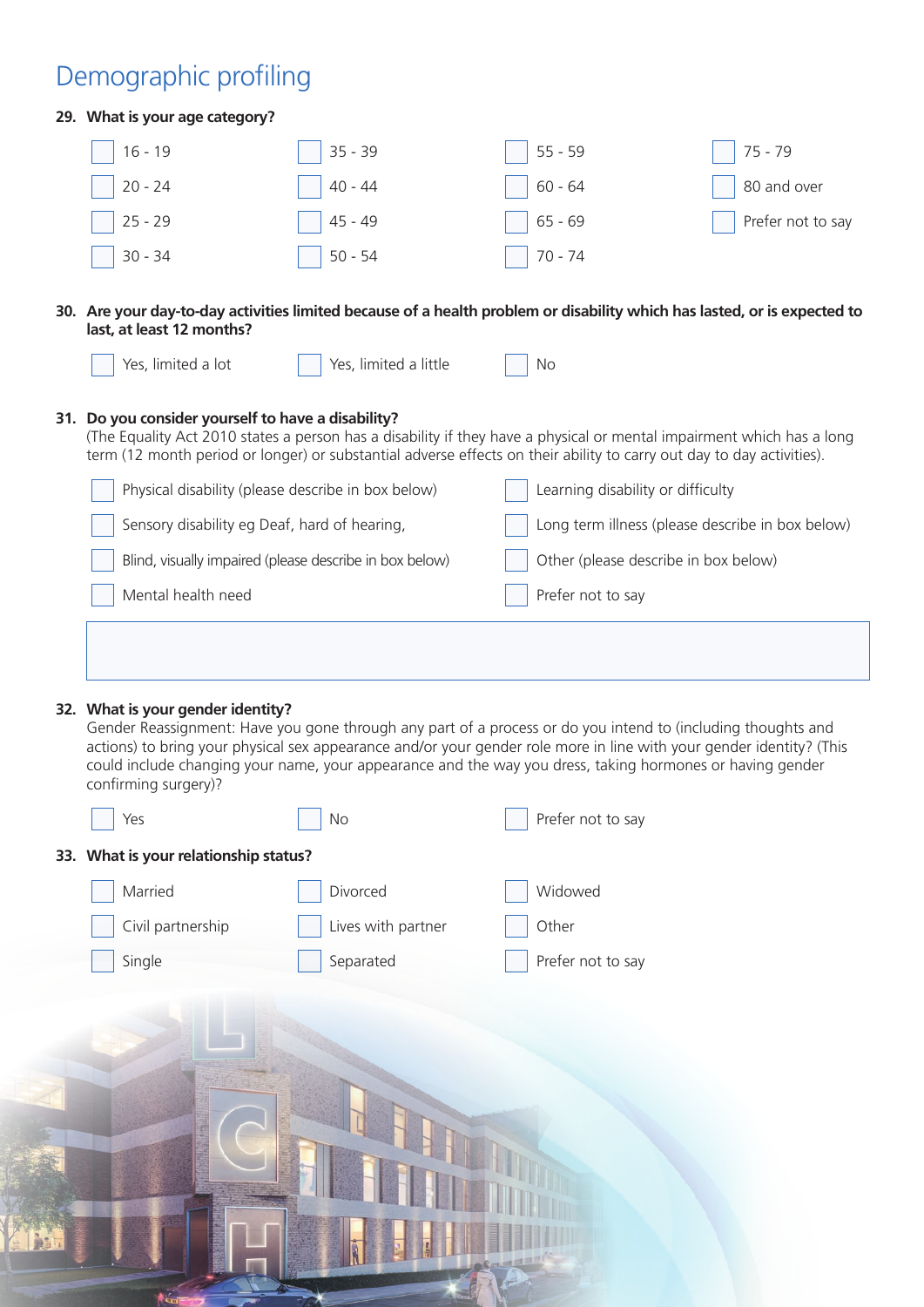### Pregnancy and Maternity

(The Equality Act 2010 protects women who are pregnant or have given birth within a 26 week period).

| 34. Are you pregnant at this time?                                                                    |                                                  |                             |                                                       |
|-------------------------------------------------------------------------------------------------------|--------------------------------------------------|-----------------------------|-------------------------------------------------------|
| Yes                                                                                                   | No                                               | Prefer not to say           |                                                       |
| 35. Have you recently given birth? (within the last 26 week period)                                   |                                                  |                             |                                                       |
| Yes                                                                                                   | No                                               | Prefer not to say           |                                                       |
| 36. What is your religion or belief?                                                                  |                                                  |                             |                                                       |
| No religion                                                                                           | <b>Buddhist</b>                                  |                             | Muslim                                                |
| Christian (including Church                                                                           | Hindu                                            |                             | Sikh                                                  |
| of England, Catholic,                                                                                 |                                                  |                             |                                                       |
| Protestant and all other<br>Christian denominations)                                                  | Jewish                                           |                             | Any other (please describe in<br>box below)           |
|                                                                                                       |                                                  |                             |                                                       |
|                                                                                                       |                                                  |                             |                                                       |
|                                                                                                       |                                                  |                             |                                                       |
| 37. What is your ethnic group? Choose one option that best describes your ethnic group or background? |                                                  |                             |                                                       |
| Arab                                                                                                  | Black/African/Caribbean/                         |                             | White: English/Welsh/                                 |
|                                                                                                       | Black British: Any other                         |                             | Scottish/Northern Irish/British                       |
| Asian/Asian British: Indian                                                                           | Black/African/Caribbean                          |                             | White: Irish                                          |
| Asian/Asian British: Pakistani                                                                        | in the box below                                 | background, please describe |                                                       |
| Asian/Asian Bangladeshi                                                                               |                                                  |                             | White: Gypsy or Irish<br>Traveller                    |
| Asian/Asian British: Chinese                                                                          | Mixed/Multiple ethnic                            |                             |                                                       |
|                                                                                                       | groups: White and Black<br>Caribbean             |                             | White: Any other White<br>background, please please   |
| Asian/Asian British: Any<br>other Asian background,                                                   |                                                  |                             | describe in the box below                             |
| please describe in the box                                                                            | Mixed/Multiple ethnic<br>groups: White and Black |                             |                                                       |
| below                                                                                                 | African                                          |                             | Any other ethnic group,<br>please describe in the box |
| Black/African/Caribbean/                                                                              |                                                  |                             | below                                                 |
| Black British: African                                                                                | Mixed/Multiple ethnic<br>groups: White and Asian |                             |                                                       |
| Black/African/Caribbean/                                                                              | Any other Mixed/Multiple                         |                             |                                                       |
| Black British: Caribbean                                                                              | ethnic background, please                        |                             |                                                       |
|                                                                                                       | describe in the box below                        |                             |                                                       |
|                                                                                                       |                                                  |                             |                                                       |
|                                                                                                       |                                                  |                             |                                                       |
|                                                                                                       |                                                  |                             |                                                       |
|                                                                                                       |                                                  |                             |                                                       |

| $\vert$ Male   | Intersex   | $\vert$ Other            |
|----------------|------------|--------------------------|
| $\vert$ Female | Non-binary | $\Box$ Prefer not to say |